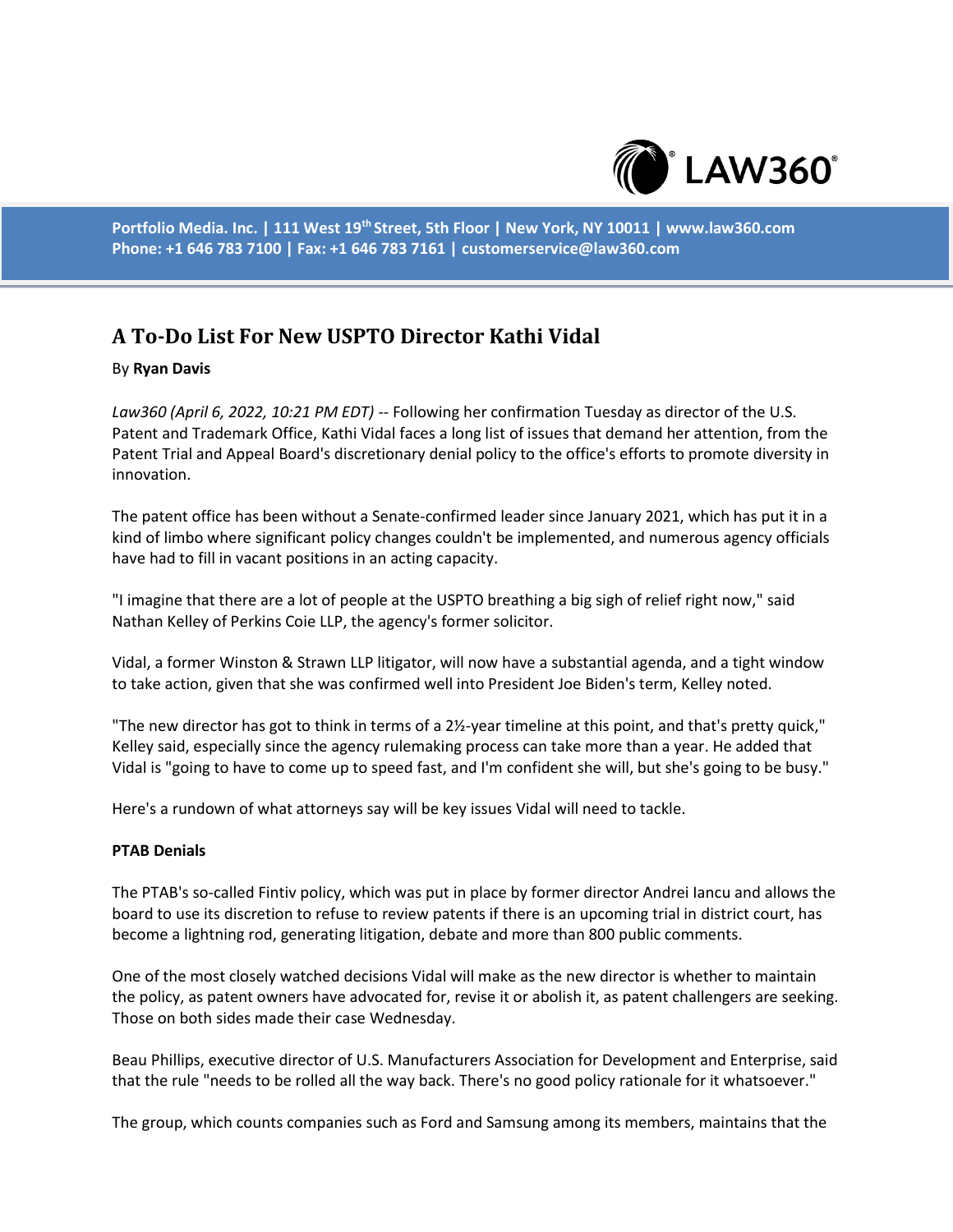policy protects poor-quality patents by shielding them from review. Phillips said that "since this morass was created by administrative fiat, we'd like the director to start a process administratively to undo it."

Likewise, Joseph Matal of Haynes and Boone LLP, who served as the interim USPTO director in 2017 and 2018, said that reviewing the public comments about discretionary denials and "deciding what to do with those controversial policies will be job No. 1."

Since the office sought public comments at the end of 2020, the rules "have only become more chaotic and unpredictable," he said. "It is basically impossible these days to know, when you're filing an [inter partes review] petition, whether that petition will be considered on the merits."

In contrast, the Innovation Alliance, which represents patent owners such as Qualcomm and AbbVie, would like to see the Fintiv policy remain in place, and "we would love to see a continuation of how director Iancu approached his job," said executive director Brian Pomper.

Since Vidal has been an attorney on both sides of patent cases, "we trust that she will be a fair-minded, even-handed steward of the patent system," Pomper said.

## **Director Reviews**

During the 14-month interlude when there has not been an official director of the patent office, the U.S. Supreme Court gave the position more power in its U.S. v. Arthrex decision, which held that the director can review and overturn PTAB decisions.

The agency's interim director, commissioner for patents Drew Hirshfeld, has been conducting those reviews, which has led to disputes over whether that is legally permissible. But with Vidal officially in place, attorneys will be watching how she wields the power granted by the justices.

While it may not be used often, "the Arthrex authority is potentially a means to implement substantive changes at PTAB," said Nicholas Matich of McKool Smith, who was the USPTO's acting general counsel in 2020.

"She can shake up any case and issue a decision in her own name saying this is how this issue should come out," which could then be binding on the board's judges going forward, he noted.

#### **Diversity**

The USPTO has launched several initiatives in recent years aimed at promoting diversity in innovation, following studies showing that only small percentages of patents are issued to women and minorities, and advocates say Vidal is well-suited to advance those efforts.

Vidal has been on the board of ChIPs, short for "Chiefs in IP," a nonprofit group for women in law and technology, and has worked on diversity initiatives at Winston & Strawn. "With that background, we expect her to play a leadership role on these issues," said Holly Fechner, a partner at Covington & Burling LLP and executive director of Invent Together, a group dedicated to closing diversity gaps in invention and patenting.

Fechner said there are many ways Vidal can have a major impact in her new role, including helping set a national strategy for improving diversity in the innovation ecosystem through the U.S. Department of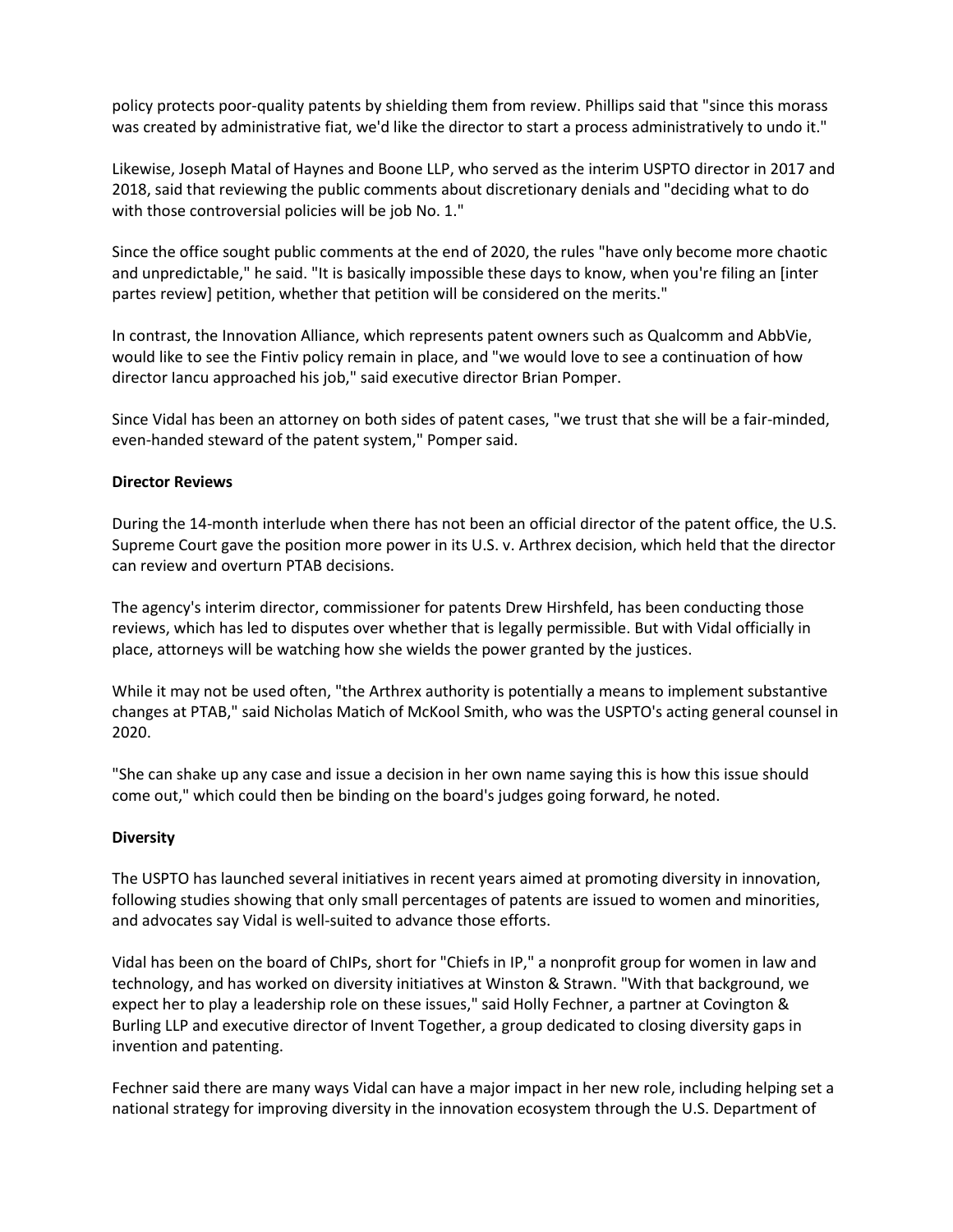Commerce's Council for Inclusive Innovation and expanding the USPTO's pro bono program and outreach efforts.

Vidal discussed her diversity work at her Senate confirmation hearing, and Fechner said, "You could see just from the way that she spoke about it that this is an authentic commitment that she has expressed throughout her career and that she's very excited to bring to her role at the USPTO."

# **Patent Eligibility**

The perennially contentious state of the law on what types of inventions are eligible for patenting under Section 101 of the Patent Act drew more than 100 sharply divided comments to the USPTO last fall. Vidal now has an opportunity to put her own stamp on how the office handles the issue.

Since Vidal has on-the-ground experience seeing how disputes over patent eligibility play out in litigation, she can bring a unique perspective to how the USPTO puts out guidance on the issue going forward, said Ian Blum of Cozen O'Connor.

"We as attorneys need a lot of clarification on how the patent office is going to be handling 101 issues," he said. "It'll be interesting to see what she will bring to the table as a litigator."

The USPTO itself can only implement guidance on how examiners can apply the law and court decisions, but the director is in a position to help shape policy on patent eligibility more broadly.

"Director Vidal appears to have made a commitment to work with Congress on 101 reform, and that is a good thing," Matal of Haynes and Boone said. "The director could play an important role in assisting Congress and helping to achieve consensus on this complex issue."

## **More Issues**

While the above issues have made headlines, there are many other things the USPTO director has to handle that have important repercussions for the patent system.

Those include topics that may have flown under the radar, such as the agency's review of whether patentability requirements should be revised to protect digital designs that encompass new and emerging technologies, including virtual and augmented-reality designs.

"The office solicited public comments in December 2020, but has yet to provide any substantive commentary on this issue since," said Tracy-Gene G. Durkin of Sterne Kessler Goldstein & Fox PLLC. "We look forward to the new agency director addressing this and other outstanding policy reviews that impact industry and innovation."

There are also broader issues where the director has a key role. For instance, the Supreme Court has asked for the government's views in four pending patent cases, and Vidal is now in a position to help shape those responses.

The justices requested a brief in one case involving patent eligibility nearly a year ago, and attorneys speculated that the request may have remained outstanding for so long because the government wanted to have a director in place before filing, although there is no way to know.